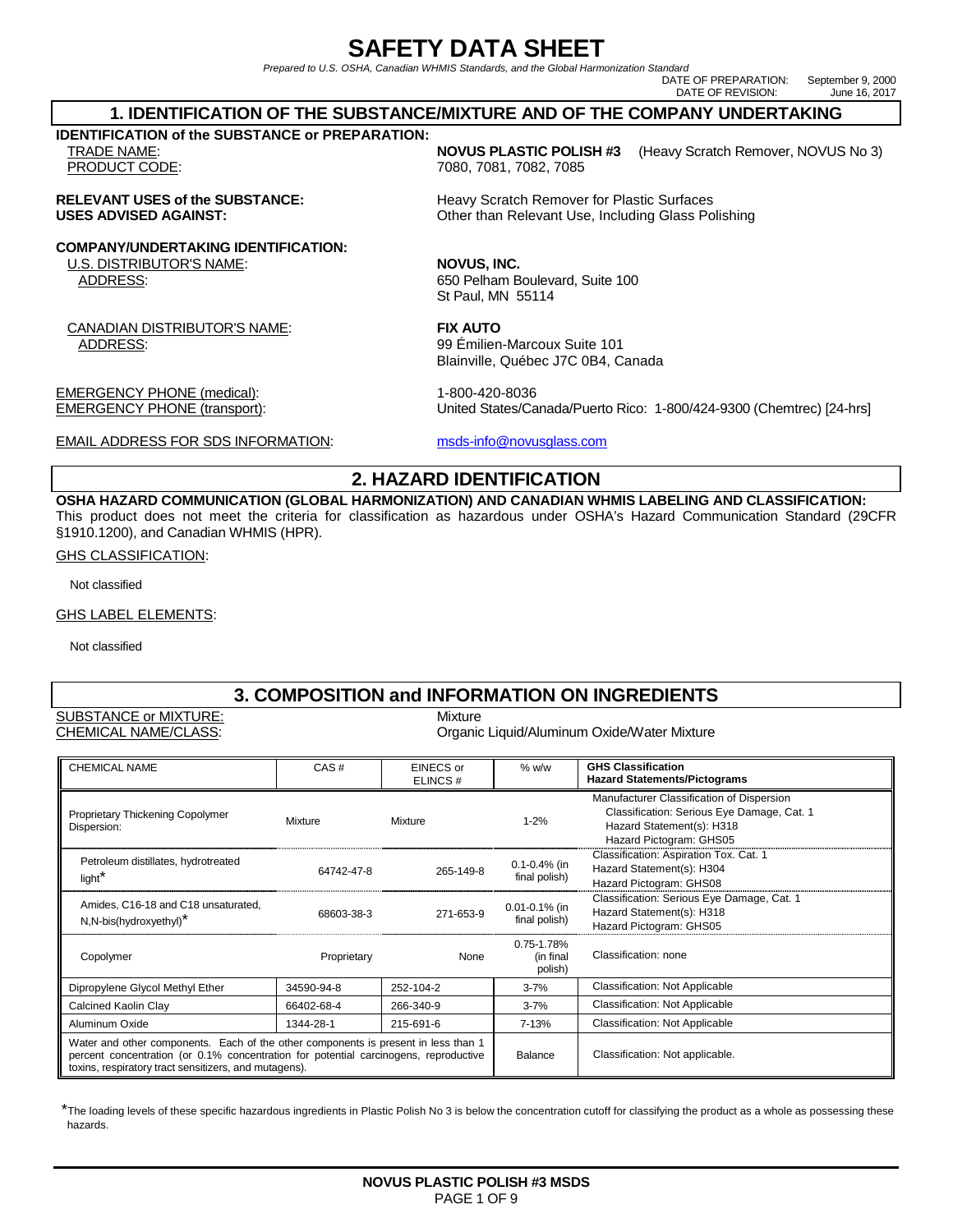## **4. FIRST-AID MEASURES**

DESCRIPTION OF FIRST AID MEASURES: Contaminated individuals must be taken for medical attention if any adverse effects occur. Take a copy of label and SDS to health professional with victim.

SKIN EXPOSURE: If this product contaminates the skin, begin decontamination with running water. Minimum flushing is for 20 minutes. The contaminated individual must seek medical attention if any adverse effects occur after flushing.

EYE EXPOSURE: If this product enters the eyes, open contaminated individual's eyes while under gently running water. Use sufficient force to open eyelids. Have contaminated individual "roll" eyes. Minimum flushing is for 20 minutes. Contaminated individual must seek medical attention if adverse effect continues after flushing.

INHALATION: If mists or sprays of this product are inhaled, remove victim to fresh air. The contaminated individual must seek medical attention if any adverse effects occur.

INGESTION: If this product is swallowed, CALL PHYSICIAN OR POISON CONTROL CENTER FOR MOST CURRENT INFORMATION. If professional advice is not available, do not induce vomiting. Never induce vomiting or give diluents (milk or water) to someone who is unconscious, having convulsions, or unable to swallow. If victim is convulsing, maintain an open airway and obtain immediate medical attention.

MOST IMPORTANT SYMPTOMS/EFFECTS (ACUTE & CHRONIC): See Sections 2 (Hazard Identification) and 11 (Toxicological Information) for description of possible health effects from exposure to this product.

MEDICAL CONDITIONS AGGRAVATED BY EXPOSURE: Dermatitis and other pre-existing skin disorders may be aggravated by prolonged overexposure to this product.

INDICATION OF IMMEDIATE MEDICAL ATTENTION AND SPECIAL TREATMENT IF NEEDED: Treat symptoms and eliminate overexposure.

# **5. FIRE-FIGHTING MEASURES**

FIRE EXTINGUISHING MEDIA: Use extinguishing material suitable to the surrounding fire, including halon, carbon dioxide, dry chemical and ABC class.

### UNSUITABLE FIRE EXTINGUISHING MEDIA: None known.

SPECIAL HAZARDS ARISING FROM THE SUBSTANCE: When involved in a fire, this material may decompose and produce irritating vapors and toxic gases (including silicon, aluminum and carbon oxides).

Explosion Sensitivity to Mechanical Impact: Not applicable.

Explosion Sensitivity to Static Discharge: Not applicable.

SPECIAL PROTECTIVE ACTIONS FOR FIRE-FIGHTERS: Structural fire-fighters must wear Self-Contained Breathing Apparatus and full protective equipment. Chemical resistant clothing may be necessary. Move containers from fire area if it can be done without risk to personnel. Water spray can be used to cool fire-exposed containers. If possible, prevent runoff water from entering storm drains, bodies of water, or other environmentally sensitive areas. Rinse contaminated equipment thoroughly with soapy water before returning such equipment to service.

# **6. ACCIDENTAL RELEASE MEASURES**

PERSONAL PRECAUTIONS AND EMERGENCY PROCEDURES: Proper protective equipment should be used. In the event of a spill, clear the area and protect people.

PERSONAL PROTECTIVE EQUIPMENT: Use proper protective equipment and non-sparking tools and equipment.

Small Spills: Wear rubber gloves, splash goggles, and appropriate body protection.

Large Spills: Minimum Personal Protective Equipment should be rubber gloves, rubber boots, face shield, and Tyvek suit.

METHODS FOR CLEAN-UP AND CONTAINMENT: Avoid allowing contact with water on spilled substance or inside containers.

- Small Spills: Absorb spilled material with polypads or other suitable, non-reacting sorbent, avoiding generation of aerosols, wearing gloves, goggles and apron. Place spilled material in appropriate container for disposal, sealing tightly. Remove all residue before decontamination of spill area.
- Large Spills: Access to the spill area should be restricted. Spread should be limited by diking spill area. Absorb spilled liquid with polypads or other suitable absorbent materials.
- All Spills: Place all spill residue in a double plastic bag or other containment and seal. Decontaminate the area thoroughly. Do not mix with wastes from other materials. Dispose of in accordance with applicable Federal, State, and local procedures (see Section 13, Disposal Considerations). For spills on water, contain, minimize dispersion and collect. Dispose of recovered material and report spill per regulatory requirements.

ENVIRONMENTAL PRECAUTIONS: Avoid release to the environment. Run-off water may be contaminated by other materials and should be contained to prevent possible environmental damage.

REFERENCE TO OTHER SECTIONS: See information in Section 8 (Exposure Controls – Personal Protection) and Section 13 (Disposal Considerations) for additional information.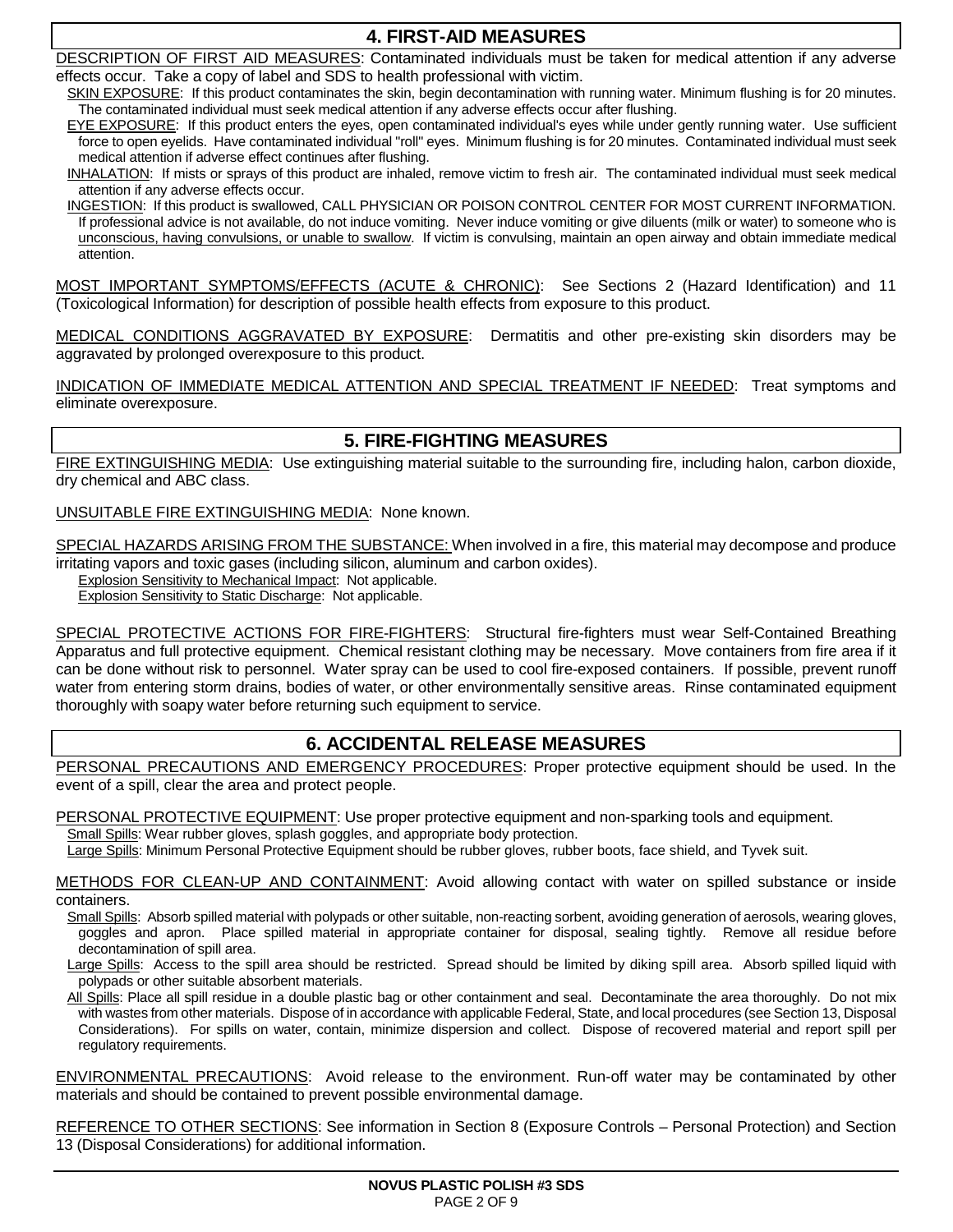# **7. HANDLING and STORAGE**

PRECAUTIONS FOR SAFE HANDLING: All employees who handle this material should be trained to handle it safely. Keep container tightly closed when not in use. As with all chemicals, avoid getting this product ON YOU or IN YOU. Wash thoroughly after handling this product. Do not eat, drink, smoke, or apply cosmetics while handling this product. Avoid breathing vapors or mists generated by this product. Use in a well-ventilated location. Remove contaminated clothing immediately.

CONDITIONS FOR SAFE STORAGE: Store containers in a cool, dry location, away from direct sunlight, sources of intense heat, or where freezing is possible. Inspect all incoming containers before storage, to ensure containers are properly labeled and not damaged. Inspect all incoming containers before storage to ensure containers are properly labeled and not damaged. Empty containers may contain residual product; therefore, empty containers should be handled with care.

SPECIFIC END USE(S): This product is used for cleaning and restoring plastic surfaces. Follow all industry standards for use of this product.

# **8. EXPOSURE CONTROLS - PERSONAL PROTECTION**

**EXPOSURE LIMITS:** 

OCCUPATIONAL/WORKPLACE EXPOSURE LIMITS/GUIDELINES:

| <b>CHEMICAL NAME</b>                           | CAS#       | <b>EXPOSURE LIMITS IN AIR</b>        |               |                                                                                                                                               |               |            |             |              |                                                                                                                                                                                                                                                                                                                      |
|------------------------------------------------|------------|--------------------------------------|---------------|-----------------------------------------------------------------------------------------------------------------------------------------------|---------------|------------|-------------|--------------|----------------------------------------------------------------------------------------------------------------------------------------------------------------------------------------------------------------------------------------------------------------------------------------------------------------------|
|                                                |            | <b>ACGIH-TLVS</b>                    |               | OSHA-PELS                                                                                                                                     |               |            | NIOSH-RELS  | <b>NIOSH</b> | <b>OTHER</b>                                                                                                                                                                                                                                                                                                         |
|                                                |            | <b>TWA</b>                           | <b>STEL</b>   | <b>TWA</b>                                                                                                                                    | <b>STEL</b>   | <b>TWA</b> | <b>STEL</b> | <b>IDLH</b>  |                                                                                                                                                                                                                                                                                                                      |
|                                                |            | ppm                                  | ppm           | ppm                                                                                                                                           | ppm           | ppm        | ppm         | ppm          | mg/m <sup>3</sup>                                                                                                                                                                                                                                                                                                    |
| Aluminum Oxide                                 | 1344-28-1  | 10 <sup>1</sup><br>mg/m <sup>3</sup> | <b>NE</b>     | 15 mg/m $3$<br>(total dust); 5<br>mg/m <sup>3</sup><br>(respirable<br>fraction)<br>10 mg/m $3$<br>(total dust)<br><b>Nacated</b><br>1989 PEL1 | <b>NE</b>     | <b>NE</b>  | <b>NE</b>   | <b>NE</b>    | Canada (SK) OEL<br>TWA=10mg/m <sup>3</sup> ,<br>$STEL=20$ mg/m $3$<br>Other provinces: use ACGIH<br><b>TLVs</b><br><b>DFG MAK:</b><br>TWA = $1.5 \text{ mg/m}^3$ (fume)<br>[respirable fraction]<br>$PEAK = 8$ •MAK 15 min,<br>average value, 1-hr interval<br>(fume)<br>Carcinogen: MAK-2 (fibrous<br>dust), TLV-A4 |
| Calcined Kaolin Clay                           | 66402-68-4 | <b>NE</b>                            | <b>NE</b>     | <b>NE</b>                                                                                                                                     | <b>NE</b>     | <b>NE</b>  | <b>NE</b>   | <b>NE</b>    | <b>NE</b>                                                                                                                                                                                                                                                                                                            |
| Dipropylene Glycol Methyl<br>Ether             | 34590-94-8 | 100<br>(skin)                        | 150<br>(skin) | 100 (skin)                                                                                                                                    | 150<br>(skin) | 100        | 150         | 600          | Canada OEL: use ACGIH TLVs<br><b>DFG MAK:</b><br>$TWA = 50$<br>$PEAK = 1$ •MAK 30 min.<br>average value                                                                                                                                                                                                              |
| Proprietary Thickening Copolymer<br>Dispersion |            | <b>NE</b>                            | <b>NE</b>     | <b>NE</b>                                                                                                                                     | <b>NE</b>     | <b>NE</b>  | <b>NE</b>   | <b>NE</b>    | <b>NE</b>                                                                                                                                                                                                                                                                                                            |

NE = Not Established.

### **CONTROL PARAMETERS:**

BIOLOGICAL EXPOSURES INDICES (BEIs): Currently, there are no ACGIH BEIs determined for any component of this product.

VENTILATION AND ENGINEERING CONTROLS: Use with adequate ventilation. Use a mechanical fan or vent area to outside. Use process enclosures, local exhaust ventilation, or other engineering controls to maintain airborne levels below recommended exposure limits provided in this section, if applicable. Use a non-sparking, grounded, explosion-proof ventilation system separate from other exhaust ventilation systems. Exhaust system in manner consistent with prevention of release to atmosphere. An eyewash and safety shower should be readily accessible.

PROTECTIVE EQUIPMENT: The following information on appropriate Personal Protective Equipment is provided to assist employers in complying with OSHA regulations found in 29 CFR Subpart I (beginning at 1910.132, including U.S. Federal OSHA Respiratory Protection (29 CFR 1910.134), OSHA Eye Protection 29 CFR 1910.133, OSHA Hard Protection 29 CFR 1910.138, OSHA Foot Protection 29 CFR 1910.136 and OSHA Body Protection 29 CFR1910.132), and equivalent standards of Canada (including CSA Respiratory Standard Z94.4-02, Z94.3-M1982, Industrial Eye and Face Protectors and CSA Standard Z195-02, Protective Footwear). Please reference applicable regulations and standards for relevant details.

RESPIRATORY PROTECTION: Maintain the Oxygen level above 19.5% in the workplace and exposure limits below levels given earlier in this section, if applicable. Oxygen levels below 19.5% are considered IDLH by OSHA. In such atmospheres, use of a full-facepiece pressure/demand SCBA or a full facepiece, supplied air respirator with auxiliary self-contained air supply is required under OSHA's Respiratory Protection Standard. If necessary, use only respiratory protection authorized in appropriate regulations to assist in equipment selection.

EYE PROTECTION: Use approved safety goggles or safety glasses. If necessary, refer to appropriate regulations to assist in equipment selection.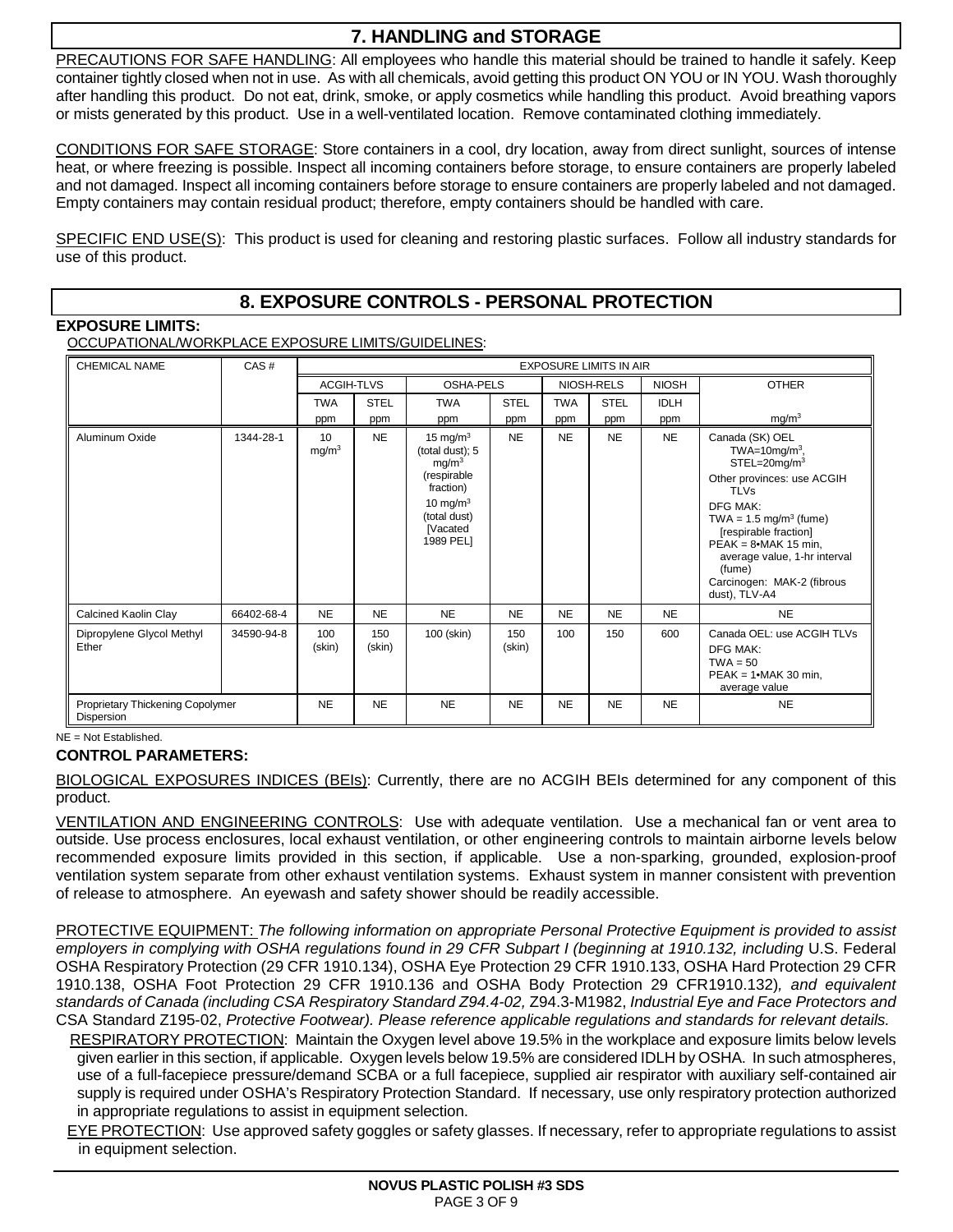### **8. EXPOSURE CONTROLS - PERSONAL PROTECTION, continued**

HAND PROTECTION: Wear butyl rubber, Teflon™, Barricade™, Chemrel™, nitrile or similar gloves for routine industrial use. Use triple gloves for spill response, as stated in Section 6 (Accidental Release Measures) of this SDS. If necessary, refer to applicable regulations and standards.

BODY PROTECTION: Use body protection appropriate for task. If necessary, refer to appropriate regulations to assist in equipment selection.

HYGIENE: See Section 7.

# **9. PHYSICAL and CHEMICAL PROPERTIES**

PHYSICAL STATE: Viscous liquid.

COLOR: Opaque, white.

MOLECULAR FORMULA: Mixture.

MOLECULAR WEIGHT: Mixture.

ODOR: Lemon.

ODOR THRESHOLD: Not established.

pH: 9-10.

MELTING/FREEZING POINT: Not established.

BOILING POINT: Not established.

FLASH POINT (Pensky-Martens Closed Tester): >93.3°C (200°F).

EVAPORATION RATE (nBuAc = 1): Not established; based on ingredients the comparative evaporation rate is expected to  $be < 1$ .

FLAMMABLE LIMITS (in air by volume, %): Not established.

VAPOR PRESSURE, mm Hg @ 50°C: Not established.

RELATIVE VAPOR DENSITY (air = 1): Not established; based on ingredients the relative vapor density is expected to be >1.

SPECIFIC GRAVITY (23 $^{\circ}$ C, water = 1): 1.188

SOLUBILITY: Soluble in water except for inorganic constituents.

COEFFICIENT OF OIL/WATER DISTRIBUTION (PARTITION COEFFICIENT): Not established.

AUTOIGNITION TEMPERATURE: Not established.

VISCOSITY (cP): 50000-100000

# **10. STABILITY and REACTIVITY**

REACTIVITY: Not considered a reactivity hazard.

CHEMICAL STABILITY: Stable under typical, environmental conditions in a workplace in the absence of contaminates.

DECOMPOSITION PRODUCTS: Combustion: Silicon, aluminum and carbon oxides. Hydrolysis: None known.

MATERIALS WITH WHICH SUBSTANCE IS INCOMPATIBLE: Strong oxidizers, water-reactive materials.

POSSIBILITY OF HAZARDOUS REACTIONS: None known.

CONDITIONS TO AVOID: Exposure to incompatible chemicals.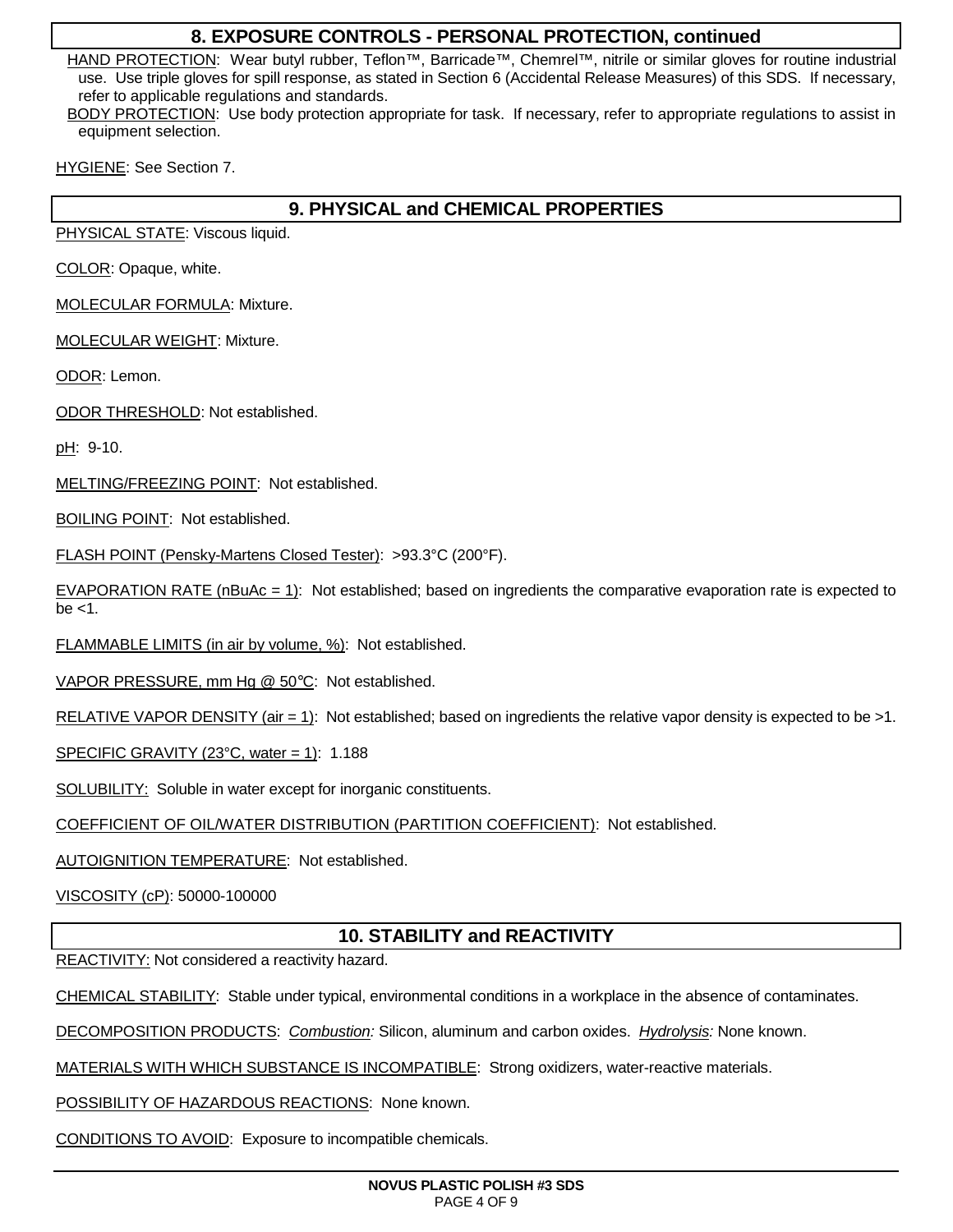| <b>11. TOXICOLOGICAL INFORMATION</b>                                                                                                                                                                                                                                                                                                                                                                                                                                                                                                                                                                                                                                                                                                                                                                                                                                                                                                                                                                                                                                                                                                                                                   |                 |  |  |  |
|----------------------------------------------------------------------------------------------------------------------------------------------------------------------------------------------------------------------------------------------------------------------------------------------------------------------------------------------------------------------------------------------------------------------------------------------------------------------------------------------------------------------------------------------------------------------------------------------------------------------------------------------------------------------------------------------------------------------------------------------------------------------------------------------------------------------------------------------------------------------------------------------------------------------------------------------------------------------------------------------------------------------------------------------------------------------------------------------------------------------------------------------------------------------------------------|-----------------|--|--|--|
| <b>INFORMATION ON TOXICOLOGICAL EFFECTS</b>                                                                                                                                                                                                                                                                                                                                                                                                                                                                                                                                                                                                                                                                                                                                                                                                                                                                                                                                                                                                                                                                                                                                            |                 |  |  |  |
| <b>ACUTE TOXICITY:</b>                                                                                                                                                                                                                                                                                                                                                                                                                                                                                                                                                                                                                                                                                                                                                                                                                                                                                                                                                                                                                                                                                                                                                                 | Not Classified. |  |  |  |
| Data for Dipropylene Glycol Methyl Ether:<br>LD <sub>50</sub> (Oral-Rat) 5400 $\mu$ L/kg<br>LD <sub>50</sub> (Oral-Rat) 5.5 mL/kg<br>LD <sub>50</sub> (Skin-Rabbit) 10 mL/kg<br>TCLo (Inhalation-Mammal-Species Unspecified) 3000 mg/m <sup>3</sup> : Behavioral: general anesthetic                                                                                                                                                                                                                                                                                                                                                                                                                                                                                                                                                                                                                                                                                                                                                                                                                                                                                                   |                 |  |  |  |
| Data for Aluminum Oxide:<br>LD <sub>50</sub> (Intraperitoneal-Mouse) > 3600 mg/kg                                                                                                                                                                                                                                                                                                                                                                                                                                                                                                                                                                                                                                                                                                                                                                                                                                                                                                                                                                                                                                                                                                      |                 |  |  |  |
| <b>SKIN CORROSION/IRRITATION:</b>                                                                                                                                                                                                                                                                                                                                                                                                                                                                                                                                                                                                                                                                                                                                                                                                                                                                                                                                                                                                                                                                                                                                                      | Not Classified. |  |  |  |
| SERIOUS EYE DAMAGE/IRRITATION:                                                                                                                                                                                                                                                                                                                                                                                                                                                                                                                                                                                                                                                                                                                                                                                                                                                                                                                                                                                                                                                                                                                                                         | Not Classified. |  |  |  |
| Data for Dipropylene Glycol Methyl Ether:<br>Standard Draize Test (Eye-Human) 8 mg: Mild<br>Standard Draize Test (Eye-Rabbit) 500 mg/24 hours: Mild<br>Open Irritation Test(Eye-Rabbit) 500 mg: Mild                                                                                                                                                                                                                                                                                                                                                                                                                                                                                                                                                                                                                                                                                                                                                                                                                                                                                                                                                                                   |                 |  |  |  |
| RESPIRATORY or SKIN SENSITIZATION:                                                                                                                                                                                                                                                                                                                                                                                                                                                                                                                                                                                                                                                                                                                                                                                                                                                                                                                                                                                                                                                                                                                                                     | Not Classified. |  |  |  |
| <b>GERM CELL MUTAGENICITY:</b>                                                                                                                                                                                                                                                                                                                                                                                                                                                                                                                                                                                                                                                                                                                                                                                                                                                                                                                                                                                                                                                                                                                                                         | Not Classified. |  |  |  |
| CARCINOGENICITY:<br>ALUMINUM OXIDE: MAK-2 Compound (Substances which are considered to be carcinogenic) Fibrous forms only; ACGIH-TLV-A4 Compound (Not<br>Classifiable as a Human Carcinogen).                                                                                                                                                                                                                                                                                                                                                                                                                                                                                                                                                                                                                                                                                                                                                                                                                                                                                                                                                                                         | Not Classified. |  |  |  |
| <b>REPRODUCTIVE TOXICITY:</b>                                                                                                                                                                                                                                                                                                                                                                                                                                                                                                                                                                                                                                                                                                                                                                                                                                                                                                                                                                                                                                                                                                                                                          | Not Classified. |  |  |  |
| SPECIFIC TARGET ORGAN TOXICITY (SINGLE EXPOSURE):                                                                                                                                                                                                                                                                                                                                                                                                                                                                                                                                                                                                                                                                                                                                                                                                                                                                                                                                                                                                                                                                                                                                      | Not Classified. |  |  |  |
| SPECIFIC TARGET ORGAN TOXICITY (REPEATED EXPOSURE):                                                                                                                                                                                                                                                                                                                                                                                                                                                                                                                                                                                                                                                                                                                                                                                                                                                                                                                                                                                                                                                                                                                                    | Not Classified. |  |  |  |
| Data for Dipropylene Glycol Methyl Ether:<br>TDLo (Skin-Rabbit) 650 mL/kg/13 weeks-intermittent: Behavioral: general anesthetic; Nutritional and Gross Metabolic:<br>weight loss or decreased weight gain; Related to Chronic Data: death<br>TCLo (Inhalation-Rat) 2000 mg/m <sup>3</sup> /7 hours/26 weeks-intermittent: Brain and Coverings: other degenerative changes;<br>Liver: other changes; Nutritional and Gross Metabolic: weight loss or decreased weight gain<br>TCLo (Inhalation-Guinea Pig) 2000 mg/m <sup>3</sup> /7 hours/26 weeks-intermittent: Brain and Coverings: other degenerative<br>changes; Liver: other changes; Nutritional and Gross Metabolic: weight loss or decreased weight gain<br>TCLo (Inhalation-Rabbit) 2000 mg/m <sup>3</sup> /7 hours/26 weeks-intermittent: Brain and Coverings: other degenerative changes;<br>Liver: other changes; Nutritional and Gross Metabolic: weight loss or decreased weight gain<br>TCLo (Inhalation-Monkey) 2000 mg/m <sup>3</sup> /7 hours/26 weeks-intermittent: Brain and Coverings: other degenerative<br>changes; Liver: other changes; Nutritional and Gross Metabolic: weight loss or decreased weight gain |                 |  |  |  |
| Dota for Aluminum Ovidor                                                                                                                                                                                                                                                                                                                                                                                                                                                                                                                                                                                                                                                                                                                                                                                                                                                                                                                                                                                                                                                                                                                                                               |                 |  |  |  |

Data for Aluminum Oxide:

 TCLo (Inhalation-Rabbit) 200 mg/m<sup>3</sup> /5 hours/28 weeks-intermittent: Lungs, Thorax, or Respiration: structural or functional change in trachea or bronchi, chronic pulmonary edema; Related to Chronic Data: death

 TDLo (Intrapleural-Rat) 90 mg/kg: Tumorigenic: equivocal tumorigenic agent by RTECS criteria; Lungs, Thorax, or Respiration: tumors

TDLo (Implant-Rat) 200 mg/kg: Tumorigenic: neoplastic by RTECS criteria, tumors at site of application

SYMPTOMS/EFFECTS AFTER INHALATION: If mists or sprays of this product are inhaled, they may mildly irritate the nose and other tissues of the upper respiratory system. Symptoms are generally alleviated upon breathing fresh air.

SYMPTOMS/EFFECTS AFTER EYE OR SKIN CONTACT: Depending on the duration and concentration of exposure, eye contact may cause tearing and redness. Skin contact may cause mild redness, discomfort, and irritation. Symptoms are generally alleviated upon rinsing. Repeated skin contact may cause dermatitis (dry, red skin).

SYMPTOMS/EFFECTS AFTER INGESTION: Ingestion is not anticipated to be a likely route of exposure to this product. If this material is swallowed, it may cause headache, nausea, and vomiting.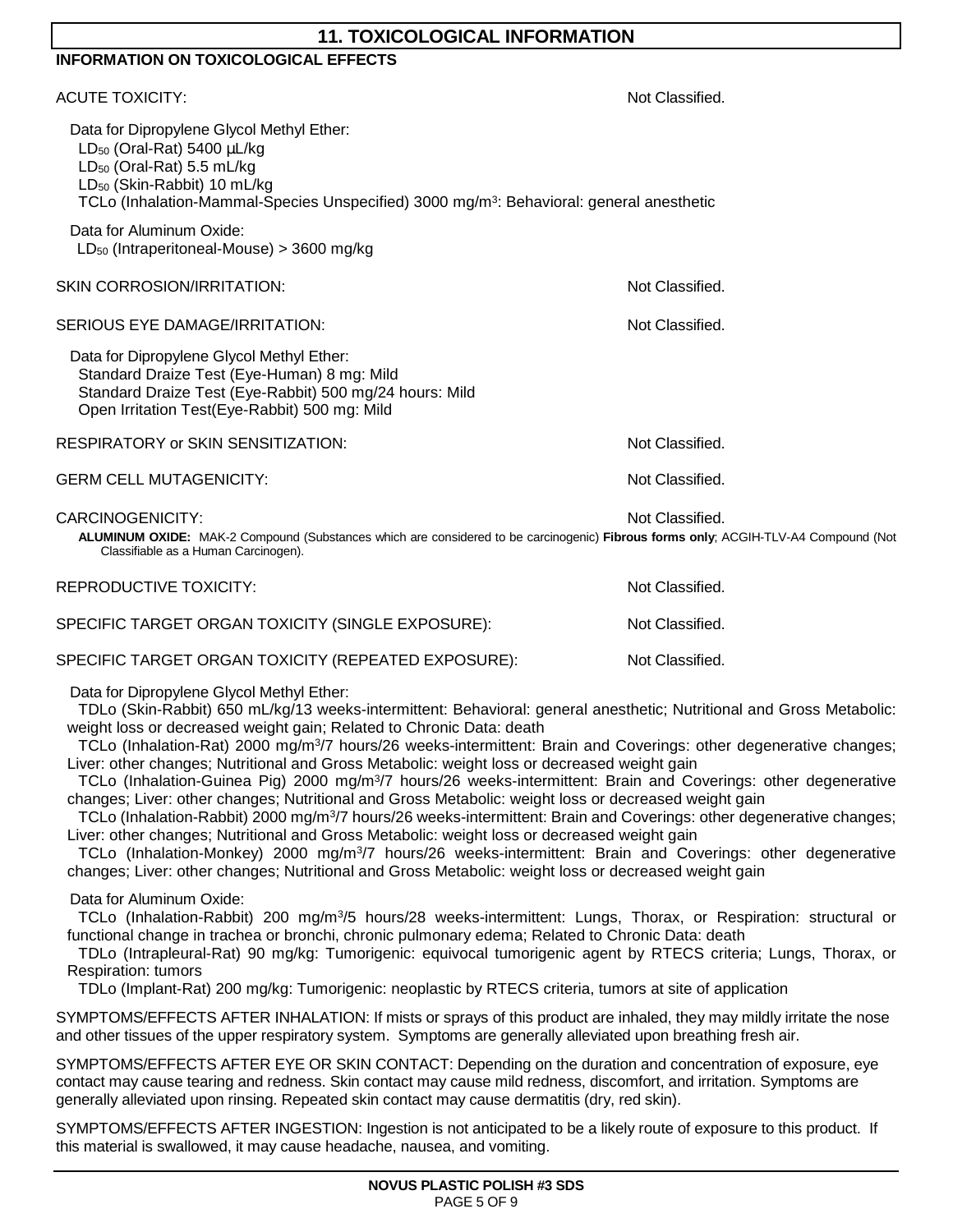# **12. ECOLOGICAL INFORMATION**

#### ECOTOXICITY: This product has not been tested for ecotoxicity.

PERSISTENCE AND BIODEGRADABILITY: This product has not been tested for persistence or biodegradability. Environmental data for components of this product are available as follows:

**DIPROPYLENE GLYCOL METHYL ETHER:**

Solubility: Miscible with water.

Biodegradation: Biological Oxygen Demand values after five, ten, or thirty days for Dipropylene Glycol Monomethyl Ether were reported as 0, 0, and 31%, respectively (expressed as percentage of theoretical oxygen demand). The type of inoculum, however, was not specified. This delayed oxygen demand suggests that an acclimation period is required in order for a Dipropylene Glycol Monomethyl Ether -degrading population to become established. Thus, intermittent releases of Dipropylene Glycol Monomethyl Ether to the environment or to wastewater treatment plants may also require an acclimation period before significant amounts of Dipropylene Glycol Monomethyl Ether are removed. No information was found on the biodegradation of Dipropylene Glycol Monomethyl Ether in soil or natural waters. Bioconcentration: Because Dipropylene Glycol Monomethyl Ether is infinitely soluble in water, it will not be expected to bioconcentrate in aquatic organisms.

BIO-ACCUMULATION POTENTIAL: This product has not been tested for bio-accumulation potential.

MOBILITY: This product has not been tested for mobility in soil.

OTHER ADVERSE EFFECTS: Components of this product are not listed as having ozone depletion potential.

ENVIRONMENTAL EXPOSURE CONTROLS: Controls should be engineered to prevent release to the environment, including procedures to prevent spills, atmospheric release and release to waterways.

# **13. DISPOSAL CONSIDERATIONS**

DISPOSAL METHODS: It is the responsibility of the generator to determine at the time of disposal whether the product meets the criteria of a hazardous waste per regulations of the area in which the waste is generated and/or disposed of. Waste disposal must be in accordance with appropriate Federal, State, and local regulations. This product, if unaltered by use, may be disposed of by treatment at a permitted facility or as advised by your local hazardous waste regulatory authority. Shipment of wastes must be done with appropriately permitted and registered transporters.

DISPOSAL CONTAINERS: Waste materials must be placed in and shipped in impermeable containers (such as poly or metal waste pails or drums). Permeable cardboard containers are not appropriate and should not be used. Ensure that any required marking or labeling of the containers be done to all applicable regulations.

PRECAUTIONS TO BE FOLLOWED DURING WASTE HANDLING: Wear proper protective equipment when handling waste materials.

U.S. EPA WASTE NUMBER: Not applicable.

### **14. TRANSPORTATION INFORMATION**

U.S. DEPARTMENT OF TRANSPORTATION REGULATIONS: This product is NOT classified as dangerous goods, per U.S. DOT regulations, under 49 CFR 172.101.

TRANSPORT CANADA TRANSPORTATION OF DANGEROUS GOODS REGULATIONS: This product is NOT considered as Dangerous Goods, per regulations of Transport Canada.

INTERNATIONAL AIR TRANSPORT ASSOCIATION DESIGNATION: This material is NOT considered as dangerous goods, per rules of IATA.

INTERNATIONAL MARITIME ORGANIZATION (IMO): This product is NOT considered as dangerous goods, per rules of the IMO.

TRANSPORT IN BULK ACCORDING TO THE IBC CODE: Not applicable.

ENVIRONMENTAL HAZARDS: This product does not meet the criteria of environmentally hazardous according to the criteria of the UN Model Regulations (as reflected in the IMDG Code, ADR, RID, and ADN); components are not specifically listed in Annex III under MARPOL 73/78.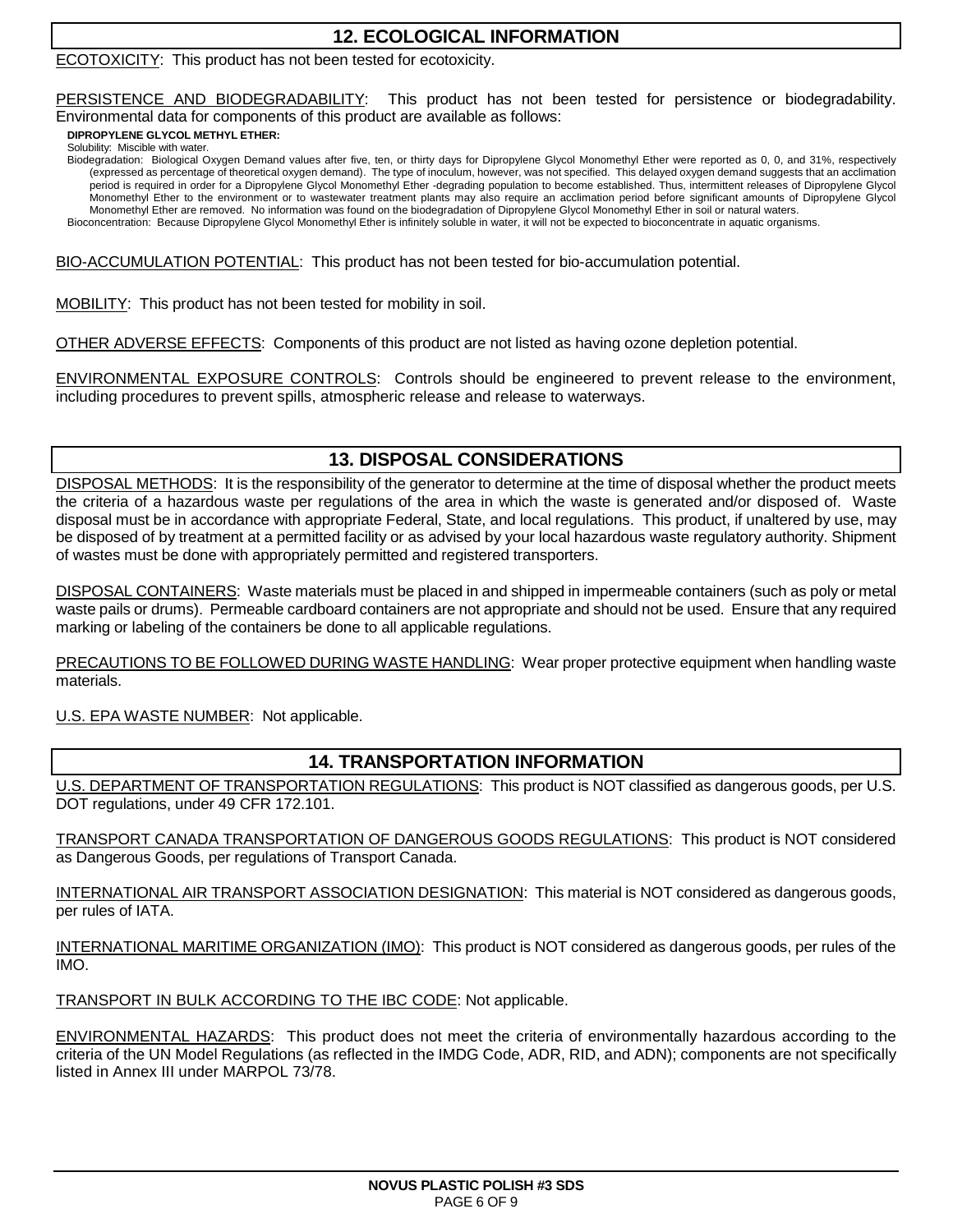# **15. REGULATORY INFORMATION**

### **U.S. STATE AND FEDERAL REGULATIONS:**

U.S. SARA REPORTING REQUIREMENTS: The components of this product are not subject to the reporting requirements of Sections 302, 304, and 313 of Title III of the Superfund Amendments and Reauthorization Act.

U.S. SARA THRESHOLD PLANNING QUANTITY: There are no specific Threshold Planning Quantities for this product. The default Federal MSDS submission and inventory requirement filing threshold of 10,000 lb (4,540 kg) may apply, per 40 CFR 370.20.

U.S. CERCLA REPORTABLE QUANTITY (RQ): Not applicable.

U.S. TSCA INVENTORY STATUS: The components of this product listed by CAS # in Section 3 (Composition and Information on Ingredients) are listed on the TSCA Inventory. Dipropylene Glycol Methyl Ether, a component of this product, is subject to a TSCA Section 4(a) Test Rule (69 Fed Reg 22,204 – April 26, 2004) for in vitro dermal absorption rate testing.

OTHER U.S. FEDERAL REGULATIONS: Not applicable.

STATE REGULATIONS:

CALIFORNIA SAFE DRINKING WATER AND TOXIC ENFORCEMENT ACT (PROPOSITION 65): No component of this product is on the California Proposition 65 lists.

#### **ADDITIONAL CANADIAN REGULATIONS:**

CANADIAN DSL INVENTORY: The components of this product listed by CAS # in Section 3 (Composition and Information on Ingredients) are listed on the DSL Inventory.

CANADIAN ENVIRONMENTAL PROTECTION AGENCY (CEPA) PRIORITY SUBSTANCES LISTS: The Aluminum Oxide component is on the National Pollutant Release Inventory (NPRI) substance for 2006, but only in fibrous form.

# **16. OTHER INFORMATION**

**PREPARED BY:** CHEMICAL SAFETY ASSOCIATES, Inc. • PO Box 1961, Hilo, HI 96721 (800) 969-4846

NOVUS INC. CHEMISTRY DEPARTMENT • 650 Pelham Boulevard, Suite 100 • St Paul, MN 55114 (952) 944-8000<br>REVISION DETAILS: April 2012: Review and update entire SDS to comply with EU CLP 1272: 2008 and GHS.

April 2012: Review and update entire SDS to comply with EU CLP 1272: 2008 and GHS. October 2012: Review and update to comply with OSHA's revised Hazard Communication Standard. October 2015: Review and update as necessary.

April 2017: Review and update to particulars of Canada's HPR.

June 2017: Review and update Canadian distributor, formatting.



Hazard Scale: **0** = Minimal **1** = Slight **2** = Moderate **3** = Serious **4** = Severe

|                                                      | <b>HAZARDOUS MATERIAL IDENTIFICATION SYSTEM</b> |                      |               |  |  |  |
|------------------------------------------------------|-------------------------------------------------|----------------------|---------------|--|--|--|
|                                                      | <b>HEALTH HAZARD</b>                            |                      | (BLUE)<br>1   |  |  |  |
|                                                      | FLAMMABILITY HAZARD                             |                      | (RED)         |  |  |  |
|                                                      | <b>PHYSICAL HAZARD</b>                          | (YELLOW)<br>$\Omega$ |               |  |  |  |
|                                                      | <b>PROTECTIVE EQUIPMENT</b>                     |                      |               |  |  |  |
| <b>FYFS</b>                                          | <b>RESPIRATORY</b>                              | <b>HANDS</b>         | <b>BODY</b>   |  |  |  |
|                                                      | SEE SECTION 8                                   |                      | SEE SECTION 8 |  |  |  |
| For Routine Industrial Use and Handling Applications |                                                 |                      |               |  |  |  |

Hazard Scale: **0** = Minimal **1** = Slight **2** = Moderate **3** = Serious **4** = Severe \* = Chronic hazard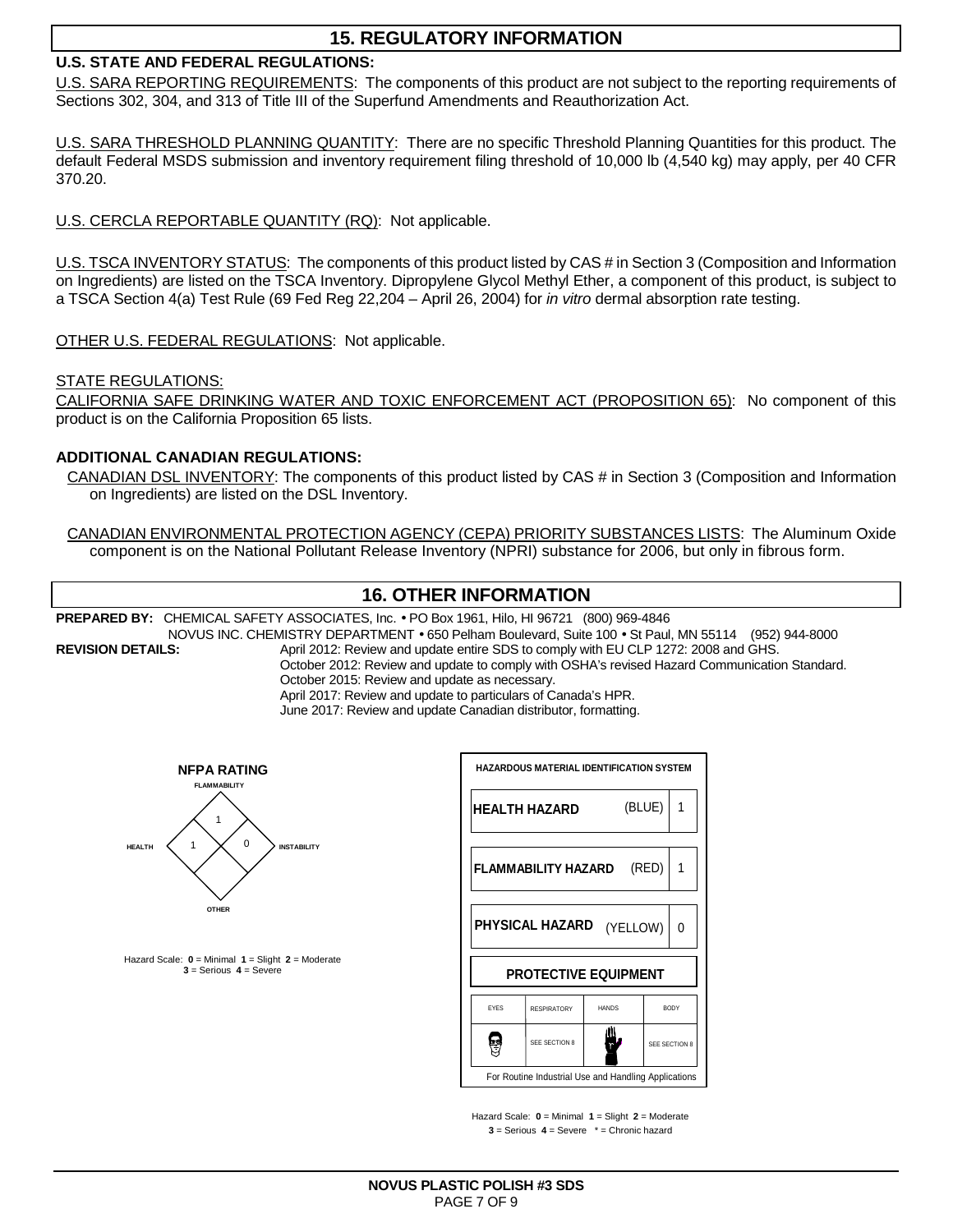## **DEFINITION OF TERMS**

A large number of abbreviations and acronyms appear on a SDS. Some of these which are commonly used include the following:

**CAS #**: This is the Chemical Abstract Service Number that uniquely identifies each constituent.

#### **EXPOSURE LIMITS IN AIR:**

**CEILING LEVEL:** The concentration that shall not be exceeded during any part of the working exposure.

**DFG MAK Pregnancy Risk Group Classification: Group A:** A risk of damage to the developing embryo or fetus has been unequivocally demonstrated. Exposure of pregnant women can lead to damage of the developing organism, even when MAK and BAT (Biological Tolerance Value for Working Materials) values are observed. **Group B:** Currently available information indicates a risk of damage to the developing embryo or fetus must be considered to be probable. Damage to the developing organism cannot be excluded when pregnant women are exposed, even when MAK and BAT values are observed. **Group C:** There is no reason to fear a risk of damage to the developing embryo or fetus when MAK and BAT values are observed. **Group D:** Classification in one of the groups A-C is not yet possible because, although the data available may indicate a trend, they are not sufficient for final evaluation.

**IDLH-Immediately Dangerous to Life and Health:** This level represents a concentration from which one can escape within 30-minutes without suffering escape-preventing or permanent injury.

**LOQ:** Limit of Quantitation.

**MAK:** Federal Republic of Germany Maximum Concentration Values in the workplace.

**NE:** Not Established. When no exposure guidelines are established, an entry of NE is made for reference.

**NIC:** Notice of Intended Change.

**NIOSH CEILING:** The exposure that shall not be exceeded during any part of the workday. If instantaneous monitoring is not feasible, the ceiling shall be assumed as a 15-minute TWA exposure (unless otherwise specified) that shall not be exceeded at any time during a workday.

**NIOSH RELs:** NIOSH's Recommended Exposure Limits.

**PEL-Permissible Exposure Limit:** OSHA's Permissible Exposure Limits. This exposure value means exactly the same as a TLV, except that it is enforceable by OSHA. The OSHA Permissible Exposure Limits are based in the 1989 PELs and the June, 1993 Air Contaminants Rule (Federal Register: 58: 35338-35351 and 58: 40191). Both the current PELs and the vacated PELs are indicated. The phrase, "Vacated 1989 PEL," is placed next to the PEL that was vacated by Court Order.

**SKIN:** Used when a there is a danger of cutaneous absorption.

**STEL-Short Term Exposure Limit:** Short Term Exposure Limit, usually a 15-minute time-weighted average (TWA) exposure that should not be exceeded at any time during a workday, even if the 8-hr TWA is within the TLV-TWA, PEL-TWA or REL-TWA.**TLV-Threshold Limit Value:** An airborne concentration of a substance that represents conditions under which it is generally believed that nearly all workers may be repeatedly exposed without adverse effect. The duration must be considered, including the 8 hour.

**TWA-Time Weighted Average:** T**i**me Weighted Average exposure concentration for a conventional 8-hr (TLV, PEL) or up to a 10-hr (REL) workday and a 40-hr workweek.

**HAZARDOUS MATERIALS IDENTIFICATION SYSTEM HAZARD** 

**RATINGS:** This rating system was developed by the National Paint and Coating Association and has been adopted by industry to identify the degree of chemical hazards

#### **HEALTH HAZARD:**

**0** (Minimal Hazard: No significant health risk, irritation of skin or eyes not anticipated. Skin Irritation: Essentially non-irritating. PII or Draize = "0". Eye Irritation: Essentially non-irritating, or minimal effects which clear in  $< 24$ hours [e.g. mechanical irritation]. Draize = "0". Oral Toxicity  $LD_{50}$  Rat: < 5000 mg/kg. Dermal Toxicity  $LD_{50}$ Rat or Rabbit: < 2000 mg/kg. Inhalation Toxicity 4-hrs  $LC_{50}$  Rat: < 20 mg/L.); **1** (Slight Hazard: Minor reversible Injury may occur; slightly or mildly irritating. Skin Irritation: Slightly or mildly irritating. Eye Irritation: Slightly or mildly irritating. Oral Toxicity  $LD_{50}$  Rat: > 500-5000 mg/kg. Dermal Toxicity LD<sub>50</sub>Rat or Rabbit: > 1000-2000 mg/kg. Inhalation Toxicity LC<sup>50</sup> 4-hrs Rat: > 2-20 mg/L) **2** (Moderate Hazard: Temporary or transitory injury may occur. Skin Irritation: Moderately irritating; primary irritant; sensitizer. PII or Draize  $> 0, < 5$ . Eye Irritation: Moderately to severely irritating and/or corrosive; reversible corneal opacity; corneal involvement or irritation clearing in 8-21 days. Draize > 0,  $\leq$  25. Oral Toxicity LD<sub>50</sub> Rat. > 50-500 mg/kg. Dermal Toxicity  $LD_{50}$ Rat or Rabbit: > 200-1000 mg/kg. Inhalation Toxicity LC<sub>50</sub> 4-hrs Rat: > 0.5-2 mg/L.) 3 (Serious Hazard: Major injury likely unless prompt action is taken and medical treatment is given; high level of toxicity; corrosive. Skin Irritation: Severely irritating and/or corrosive; may destroy dermal tissue, cause skin burns, dermal necrosis. PII or Draize > 5-8 with destruction of tissue. Eye Irritation: Corrosive, irreversible

destruction of ocular tissue; corneal involvement or irritation persisting for more than 21 days. Draize > 80 with effects irreversible in 21 days. Oral Toxicity LD<sub>50</sub> Rat. > 1-50 mg/kg. Dermal Toxicity LD<sub>50</sub>Rat or Rabbit. > 20-200 mg/kg. Inhalation Toxicity  $LC_{50}$  4-hrs Rat:  $> 0.05$ -0.5 mg/L.); 4 (Severe Hazard: Life-threatening; major or permanent damage may result from single or repeated exposure. Skin Irritation: Not appropriate. Do not rate as a "4", based on skin irritation alone. Eye Irritation: Not appropriate. Do not rate as a "4", based on eye irritation alone. Oral Toxicity  $LD_{50}$  Rat:  $\leq$  1 mg/kg. Dermal Toxicity LD<sub>50</sub>Rat or Rabbit:  $\leq$  20 mg/kg. Inhalation Toxicity LC<sub>50</sub> 4-hrs Rat:  $\leq$ 0.05 mg/L).

#### **FLAMMABILITY HAZARD:**

**0** (Minimal Hazard-Materials that will not burn in air when exposure to a temperature of 815.5°C [1500°F] for a period of 5 minutes.); **1** (Slight Hazard-Materials that must be pre-heated before ignition can occur. Material require considerable pre-heating, under all ambient temperature conditions before ignition and combustion can occur, Including: Materials that will burn in air when exposed to a temperature of 815.5°C (1500°F) for a period of 5 minutes or less; Liquids, solids and semisolids having a flash point at or above 93.3°C [200°F] (e.g. OSHA Class IIIB, or; Most ordinary combustible materials [e.g. wood, paper, etc.]; **2** (Moderate Hazard-Materials that must be moderately heated or exposed to relatively high ambient temperatures before ignition can occur. Materials in this degree would not, under normal conditions, form hazardous atmospheres in air, but under high ambient temperatures or moderate heating may release vapor in sufficient quantities to produce hazardous atmospheres in air, Including: Liquids having a flash-point at or above 37.8°C [100°F]; Solid materials in the form of course dusts that may burn rapidly but that generally do not form explosive atmospheres; Solid materials in a fibrous or shredded form that may burn rapidly and create flash fire hazards (e.g. cotton, sisal, hemp; Solids and semisolids that readily give off flammable vapors.); **3** (Serious Hazard- Liquids and solids that can be ignited under almost all ambient temperature conditions. Materials in this degree produce hazardous atmospheres with air under almost all ambient temperatures, or, unaffected by ambient temperature, are readily ignited under almost all conditions, including: Liquids having a flash point below 22.8°C [73°F] and having a boiling point at or above 38°C [100°F] and below 37.8°C [100°F] [e.g. OSHA Class IB and IC]; Materials that on account of their physical form or environmental conditions can form explosive mixtures with air and are readily dispersed in air [e.g., dusts of combustible solids, mists or droplets of flammable liquids]; Materials that burn extremely rapidly, usually by reason of self-contained oxygen [e.g. dry nitrocellulose and many organic peroxides]);) **4** (Severe Hazard-Materials that will rapidly or completely vaporize at atmospheric pressure and normal ambient temperature or that are readily dispersed in air, and which will burn readily, including: Flammable gases; Flammable cryogenic materials; Any liquid or gaseous material that is liquid while under pressure and has a flash point below 22.8°C [73°F] and a boiling point below 37.8°C [100°F] [e.g. OSHA Class IA; Material that ignite spontaneously when exposed to air at a temperature of 54.4°C [130°F] or below [e.g. pyrophoric]).

#### **PHYSICAL HAZARD:**

**0** (Water Reactivity: Materials that do not react with water. Organic Peroxides: Materials that are normally stable, even under fire conditions and will not react with water. Explosives: Substances that are Non-Explosive. Unstable Compressed Gases: No Rating. Pyrophorics: No Rating. Oxidizers: No "0" rating allowed. Unstable Reactives: Substances that will not polymerize, decompose, condense or self-react.);**1** (Water Reactivity: Materials that change or decompose upon exposure to moisture. Organic Peroxides: Materials that are normally stable, but can become unstable at high temperatures and pressures. These materials may react with water, but will not release energy. Explosives: Division 1.5 & 1.6 substances that are very insensitive explosives or that do not have a mass explosion hazard. Compressed Gases: Pressure below OSHA definition. Pyrophorics: No Rating. Oxidizers: Packaging Group III; Solids: any material that in either concentration tested, exhibits a mean burning time less than or equal to the mean burning time of a 3:7 potassium bromate/cellulose mixture and the criteria for Packing Group I and II are not met. Liquids: any material that exhibits a mean pressure rise time less than or equal to the pressure rise time of a 1:1 nitric acid (65%)/cellulose mixture and the criteria for Packing Group I and II are not met. Unstable Reactives: Substances that may decompose, condense or self-react, but only under conditions of high temperature and/or pressure and have little or no potential to cause significant heat generation or explosive hazard. Substances that readily undergo hazardous polymerization in the absence of inhibitors.); **2** (Water Reactivity: Materials that may react violently with water. Organic Peroxides: Materials that, in themselves, are normally unstable and will readily undergo violent chemical change, but will not detonate. These materials may also react violently with water. Explosives: Division 1.4 – Explosive substances where the explosive